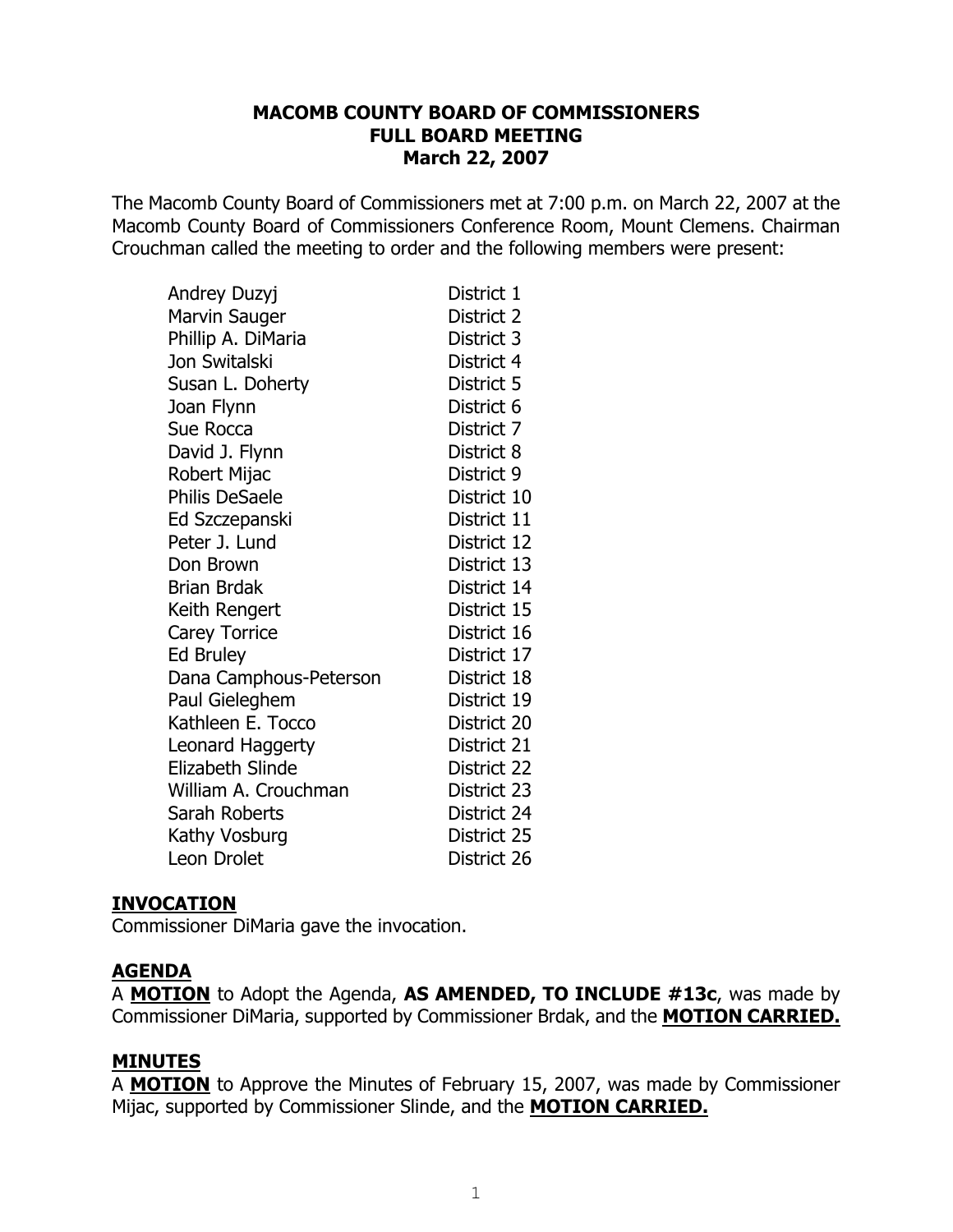# **PUBLIC PARTICIPATION**

Kenneth DeCook, 80575 Holmes Road, Armada Township, President of the Macomb County Farm Bureau Patricia Bill, 29488 Red Oak Drive, Warren Albert, Employee from Martha T. Berry Louis Burdi, 4901 N. Grand Oak Drive, Warren Theresa Jesick, 4649 Fellow, Shelby Township Edward Mandrell, 33221 Somerset, Sterling Heights Patrick Daniels, 23003 Lambrecht, Roseville, President-Chapter 154 Vietnam Veterans

#### A MOTION TO WAIVE READING OF COMMITTEE MINUTES EXCEPT FOR **SEPARATED ITEMS**, was made by Commissioner Sauger, supported by Commissioner Flynn.

Commissioner Doherty questioned the possibility of an abbreviated version of the minutes.

A MOTION TO AMEND TO HAVE AN ABBREVIATED READING, was made by Commissioner DeSaele, supported by Commissioner Gieleghem, and the MOTION TO **AMEND CARRIED.** 

# <u>THE MOTION AS AMENDED CARRIED.</u>

# **COMMITTEE REPORTS BUDGET COMMITTEE - February 28, 2007**

The clerk read an abbreviated version of the Recommendation from the Budget Committee and a **MOTION** was made by Chairman Brown, supported by Vice-Chairman Sauger, to adopt the committee recommendation.

 $1.$ APPROVE TRAVEL FOR THE CHAIR OF THE MACOMB COUNTY WATER QUALITY BOARD TO THE GREAT LAKES DAY CONFERENCE IN WASHINGTON, D.C., MARCH 6 AND 7, 2007. TOTAL COST WILL NOT EXCEED \$750. FURTHER, LODGING COSTS NOT TO EXCEED \$350. FUNDING IS AVAILABLE IN THE WATER OUALITY BOARD BUDGET. (Record Brown, Drolet and Lund NO votes from committee)

# <u>THE MOTION CARRIED.</u>

# JUSTICE AND PUBLIC SAFETY COMMITTEE - March 12, 2007

The clerk read an abbreviated version of the Recommendations from the Justice and Public Safety Committee and a **MOTION** was made by Chairman Rengert, supported by Vice-Chairman Brdak, to adopt the committee recommendations.

 $1.$ APPROVE A CASH RELOCATION AGREEMENT FOR POINT-TO-POINT FIXED SERVICE BETWEEN T-MOBILE USA, INC. AND MACOMB COUNTY FOR THE DESIGN, PURCHASE, AND IMPLEMENTATION OF A REPLACEMENT SYSTEM AS RECOMMENDED BY THE DIRECTOR OF EMERGENCY MANAGEMENT AND COMMUNICATIONS.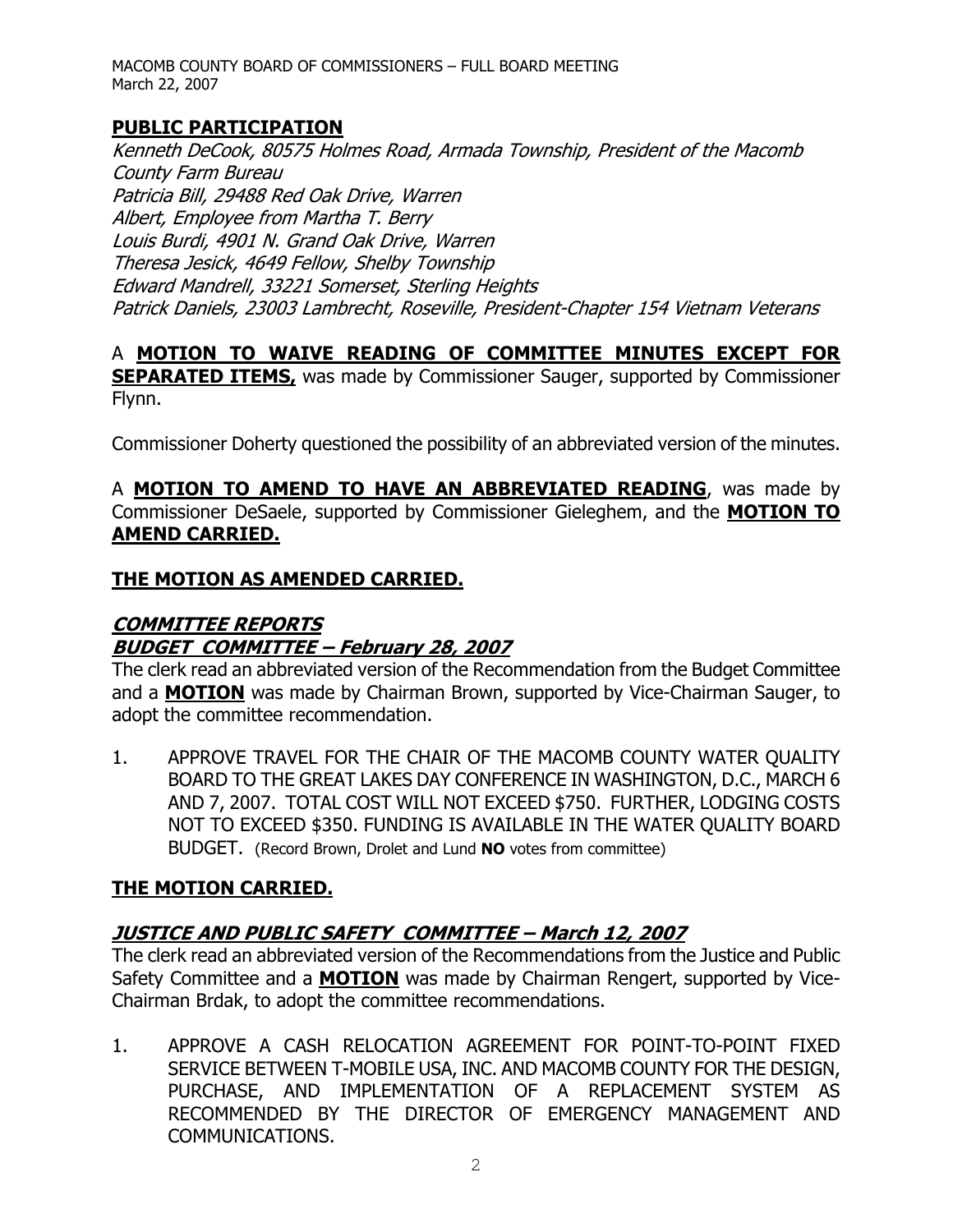APPROVE THE PURCHASE OF DIVER EOUIPMENT FROM GREAT LAKES DIVE  $2.$ CENTER, INC. TO OUTFIT TWO DIVERS (\$6,240 EACH) FOR SHERIFF'S DIVE TEAM AT A COST NOT TO EXCEED \$12,480. FUNDS ARE AVAILABLE FOR THESE PURCHASES THROUGH THE 2005 HOMELAND SECURITY GRANT PROGRAM.

# <u>THE MOTION CARRIED.</u>

# LEGISLATIVE AND ADMINISTRATIVE SERVICES COMMITTEE - March 12, 2007

The clerk read an abbreviated version of the Recommendations Recommendation from the Legislative and Administrative Services Committee and a MOTION was made by Chair Lund, supported by Vice-Chairman Switalski, to adopt the committee recommendation.

 $1<sub>1</sub>$ APPROVE THE FOLLOWING MISCELLANEOUS DEPARTMENT REOUESTS:

TWO HP DL 380 SERVERS AND ONE WIDESCREEN MONITOR FOR INFORMATION TECHNOLOGY AT A COST NOT TO EXCEED \$10,282; FUNDING IS AVAILABLE IN THE IT CAPITAL FUND;

ONE HP COLOR LASER JET 2840 PRINTER FOR THE MACOMB COUNTY PROSECUTING ATTORNEY'S OFFICE AT A COST NOT TO EXCEED \$863; FUNDING IS AVAILABLE IN THE CAPITAL PROJECTS PROSECUTING ATTORNEY PAAM SYSTEM FUND;

ONE DESKTOP COMPUTER AND ONE MICROSOFT OFFICE LICENSE FOR THE HEALTH DEPARTMENT AT A COST NOT TO EXCEED \$1,372.81; FUNDING IS AVAILABLE IN THE PUBLIC HEALTH COMPUTER PROJECT FUND;

ONE LAPTOP COMPUTER WITH DOCKING STATION FOR THE PUBLIC HEALTH DEPARTMENT AT A COST NOT TO EXCEED \$2,055; FUNDING IS AVAILABLE IN THE HEALTH GRANTS FUND - EMERGENCY PREPAREDNESS PROGRAM;

ONE TERRA SYNC PROFESSIONAL VERSION 2.61 WITH PATHFINDER OFFICE VERSION 3.10 SOFTWARE KIT AND ONE ARC VIEW CONCURRENT USE SOFTWARE LICENSE FOR THE PUBLIC WORKS DEPARTMENT AT A COST NOT TO EXCEED \$5,513; FUNDING IS AVAILABLE IN THE PUBLIC WORKS IDEP PROGRAM SUPPLIES ACCOUNT;

ONE DELL 1800 MP DLP PROJECTOR FOR SENIOR CITIZEN SERVICES DEPARTMENT AT A COST NOT TO EXCEED \$905; FUNDING IS AVAILABLE IN THE SENIOR CITIZENS SPECIAL NEEDS ACCOUNT;

ONE MOBILE RUGGEDIZED LAPTOP COMPUTER FOR THE SHERIFF'S DEPARTMENT CANINE PATROL VEHICLE AT A COST NOT TO EXCEED \$4,123; FUNDING IS AVAILABLE IN THE COMET FIDUCIARY FUND; AND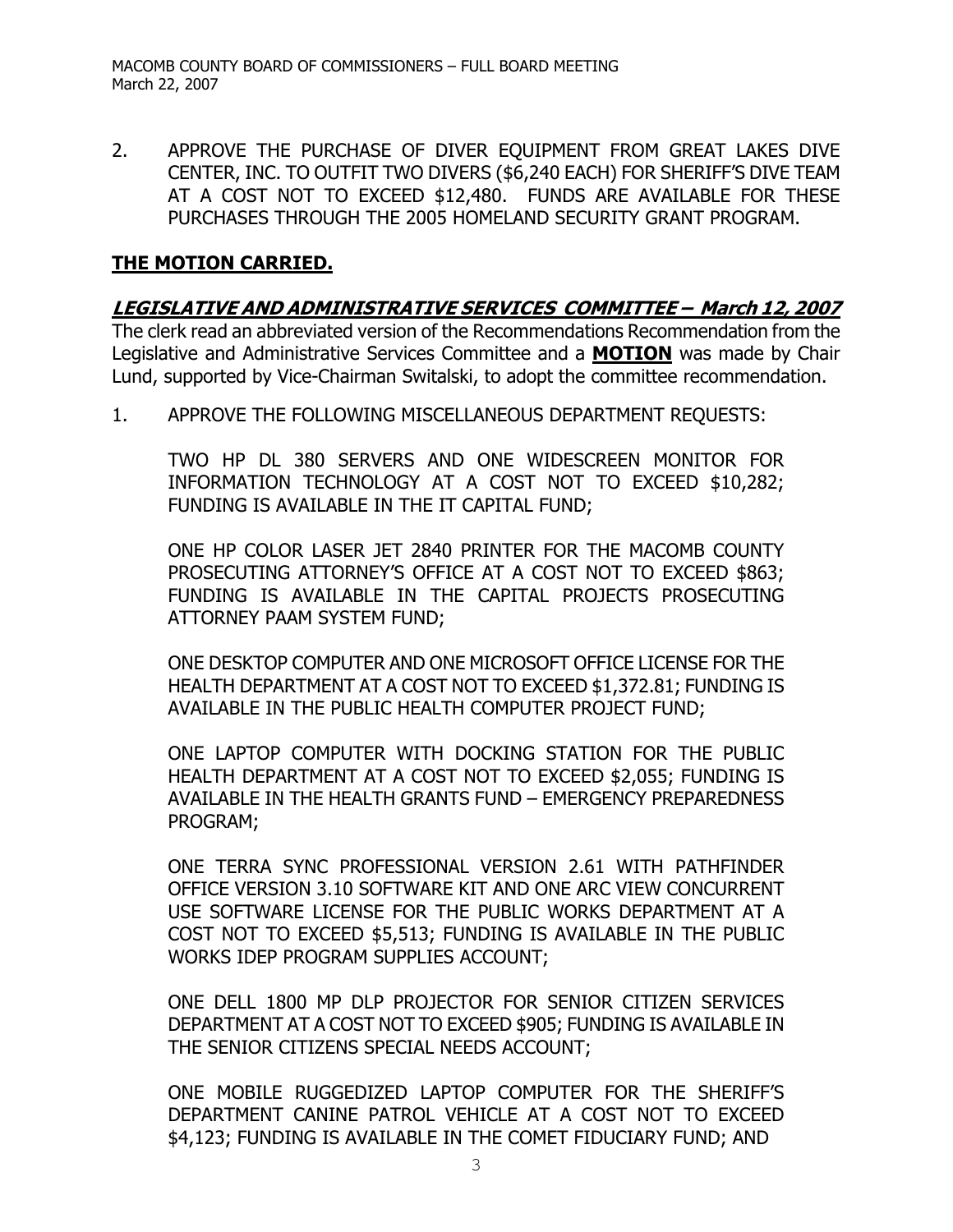ONE DESKTOP COMPUTER AND ONE MS-OFFICE PROFESSIONAL LICENSE FOR THE SHERIFF'S DEPARTMENT AT A COST NOT TO EXCEED \$1,372; FUNDING IS AVAILABLE IN THE IT CAPITAL FUND.

## <u>THE MOTION CARRIED.</u>

#### <u>PLANNING & ECONOMIC DEVELOPMENT COMMITTEE – March 13, 2007</u>

The clerk read an abbreviated version of the Recommendation from the Planning and Economic Development Committee and a **MOTION** was made by Chair Vosburg, supported by Vice-Chairman Mijac, to adopt the committee recommendation.

1. CONCUR WITH THE DEPARTMENT OF PLANNING AND ECONOMIC DEVELOPMENT AND AUTHORIZE TO ALLOW AUTOMATION ALLEY TO UTILIZE SPACE WITHIN THE DEPARTMENT FOR A MACOMB COUNTY SATELLITE OFFICE.

#### <u>THE MOTION CARRIED.</u>

## <u> OPERATIONAL SERVICES COMMITTEE – March 14, 2007</u>

The clerk read an abbreviated version of the Recommendations from the Operational Services Committee and a MOTION was made by Chair Joan Flynn, supported by Vice-Chair Tocco, to adopt the committee recommendations.

#### 1. AUTHORIZE PAYMENT FOR THE FOLLOWING INVOICES:

| <b>MEDICAL EXAMINER</b><br><b>FACILITY</b> | BERNCO, INC.               | \$254,682.86 |
|--------------------------------------------|----------------------------|--------------|
| JAIL MENTAL HEALTH<br><b>HOLDING CELLS</b> | J.W. ADAMS DEVELOPMENT CO. | 3,160.80     |
| NEW PUBLIC WORKS<br><b>BUILDING</b>        | PROJECT CONTROL SYSTEMS    | 383,930.10   |
| <b>HALL ROAD WAREHOUSE</b>                 | WAKELY ASSOCIATES. INC.    | 3,900.00     |
| <b>JUVENILE JUSTICE CTR.</b>               | WAKELY ASSOCIATES, INC.    | 15,200.00    |
| NEW PUBLIC WORKS<br><b>BUILDING</b>        | WAKELY ASSOCIATES. INC.    | 4,184.87     |

FURTHER, FUNDS ARE AVAILABLE IN THE CAPITAL BUDGET.

- 2. APPROVE CHANGE ORDER NO. 2 IN THE AMOUNT OF \$24,330.27, AS APPROVED BY THE ARCHITECT, EDMUND LONDON & ASSOCIATES, INC., FOR THE MEDICAL EXAMINER FACILITY; FUNDS ARE AVAILABLE IN THE CAPITAL BUDGET.
- 3. CONCUR IN THE RECOMMENDATION OF THE ARCHITECT, WAKELY ASSOCIATES, INC., AND AWARD THE HALL ROAD WAREHOUSE RENOVATION PROJECT TO THE LOW QUALIFIED BIDDER, BERNCO, INC., IN THE AMOUNT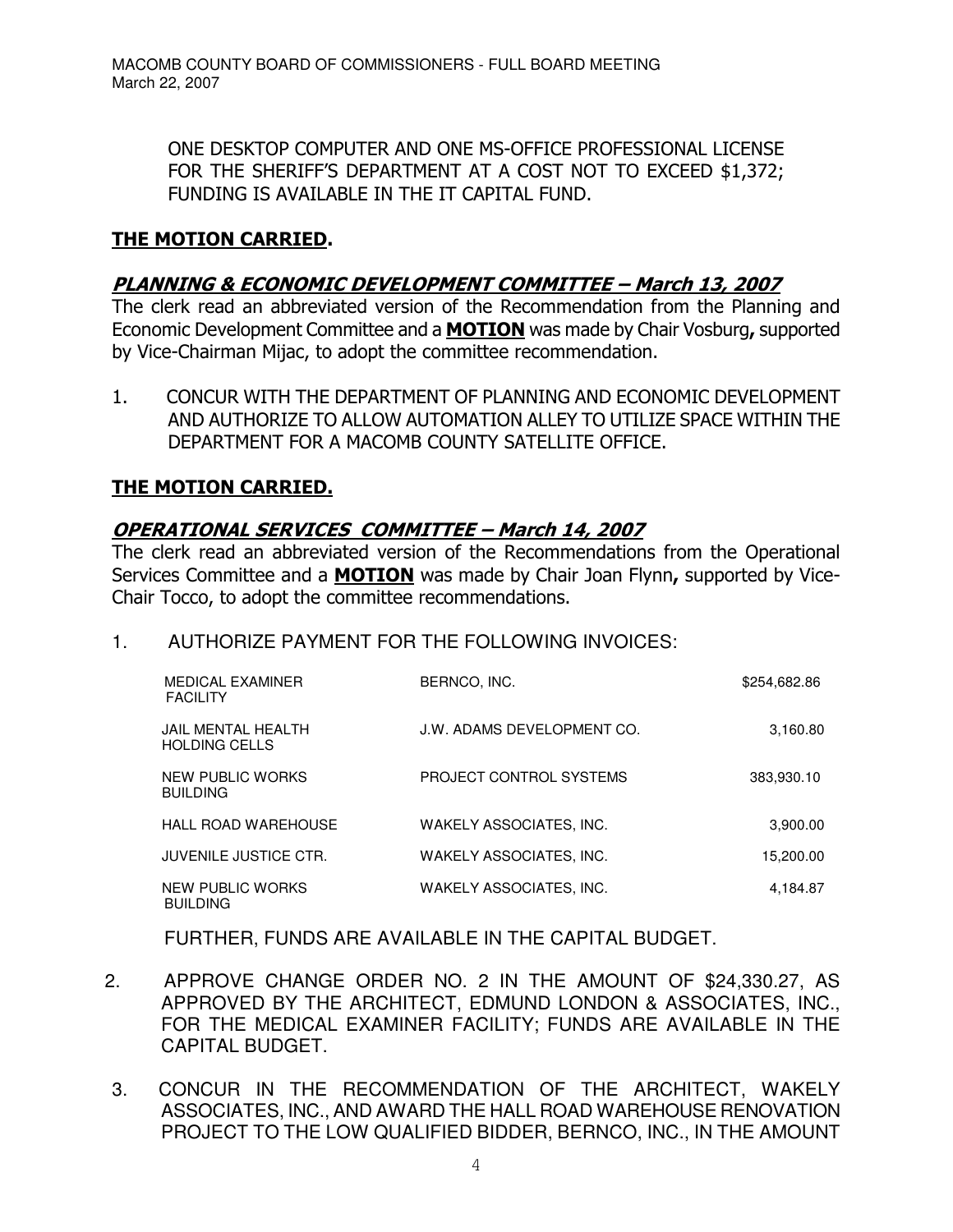MACOMB COUNTY BOARD OF COMMISSIONERS - FULL BOARD MEETING March 22, 2007 OF \$888,000; FUNDS ARE AVAILABLE IN THE CAPITAL BUDGET.

4. CONCUR WITH THE FLEET MANAGER AND APPROVE THE FOLLOWING VEHICLE PURCHASES:

ONE 2007 DODGE CHARGER SE FOR THE FRIEND OF THE COURT TO THE LOWEST RESPONSIBLE BIDDER, SLINGERLAND DODGE, OWOSSO, MICHIGAN, IN THE AMOUNT OF \$17,144;

ONE 2007 FORD EXPEDITION FOR THE SHERIFF'S DEPARTMENT TO THE LOWEST RESPONSIBLE BIDDER, SIGNATURE FORD, PERRY, MICHIGAN, IN THE AMOUNT OF \$24,619 AND

OUR 2007 FORD E350 SUPER CLUB WAGONS FOR THE SHERIFF'S DEPARTMENT TO THE LOWEST RESPONSIBLE BIDDER, VARSITY FORD, ANN ARBOR, MICHIGAN, IN THE AMOUNT OF \$76,628.

FURTHER, FUNDS ARE AVAILABLE IN THE 2007 VEHICLE ACCOUNT.

# <u>THE MOTION CARRIED.</u>

## <u> HEALTH SERVICES COMMITTEE – March 15, 2007</u>

The clerk read an abbreviated version of the Recommendation from the Health Services Committee and a MOTION was made by Chair DeSaele, supported by Vice-Chairman Camphous-Peterson, to adopt the committee recommendation.

1. APPROVE THE CRITERIA, AS AMENDED AND APPLICATION FORM FOR REQUEST FOR EXEMPTION – LIVING WAGE POLICY.

A discussion ensued.

Commissioner Gieleghem indicated the amendments are not correct and some of the pages are conflicting.

A **MOTION TO REFER BACK TO COMMITTEE** was made by Commissioner Joan Flynn, supported by Commissioner Brown, and the **MOTION CARRIED.**

#### <u>COMMUNITY SERVICES COMMITTEE – March 16, 2007</u>

The clerk read an abbreviated version of the Recommendation from the Community Services Committee and a **MOTION** was made by Chair Tocco, supported by Vice-Chairman Drolet, to adopt the committee recommendation.

1. AUTHORIZE THE COMMUNITY SERVICES AGENCY TO RECEIVE \$142,102 FROM THE FEMA-EMERGENCY FOOD AND SHELTER PROGRAM (EFSP) THROUGH UNITED WAY FOR SOUTHEASTERN MICHIGAN.

# <u>THE MOTION CARRIED</u>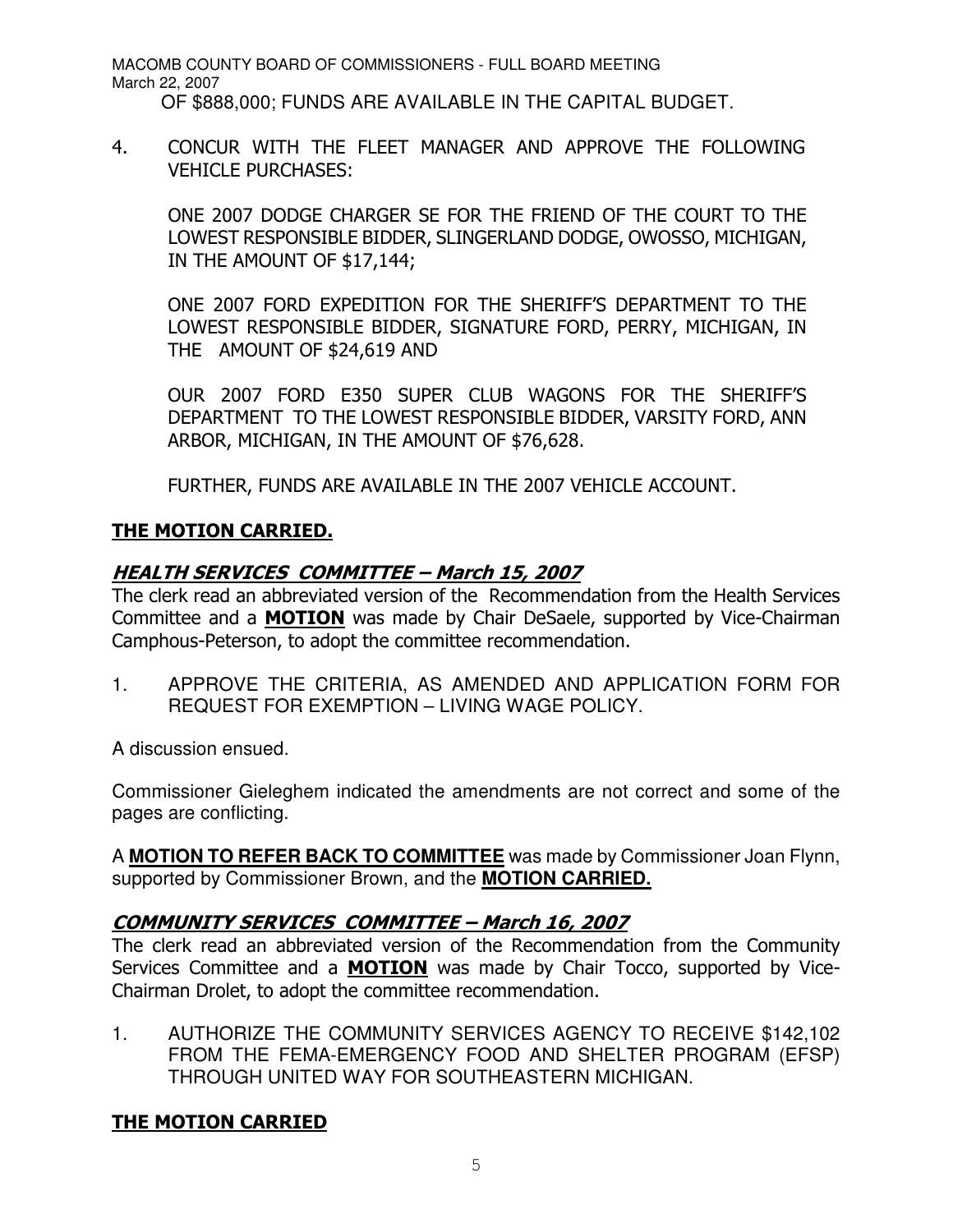#### <u> PERSONNEL COMMITTEE – March 19, 2007</u>

The clerk read an abbreviated version of the Recommendations from the Personnel Committee and a **MOTION** was made by Chair Camphous-Peterson, supported by Vice-Chairman Duzyj, to adopt the committee recommendations.

Commissioner Bruley asked to separate Motion  $#5$ . There were **No** objections.

A vote was taken on the following:

1. APPROVE THE RECONFIRMATION OF THE FOLLOWING VACANCIES:

TWO CASE MANAGER II COMMUNITY MENTAL HEALTH ONE REGISTERED NURSE COMMUNITY MENTAL HEALTH ONE ELECTRICIAN FOREMAN FACILITIES & OPERATIONS ONE MAINTENANCE SUPERVISOR FACILITIES & OPERATIONS ONE MORGUE ATTENDANT HEALTH ONE HUMAN RESOURCES COORDINATOR/SPECIALIST HUMAN RESOURCES ONE SUPERVISOR MACOMB/ST. CLAIR EMPLOYMENT & TRAINING AGENCY

ONE SENIOR PLANNER PLANNING & ECONOMIC DEVELOPMENT

- 2. APPROVE THE RECLASSIFICATION OF BOARD SUPPORT CLERK POSITION TO SENIOR SECRETARY TO THE BOARD OF COMMISSIONERS. (Record Doherty NO vote from committee)
- 3. APPROVE THE RECLASSIFICATION OF ONE ACCOUNT CLERK III POSITION TO ACCOUNT CLERK IV IN THE COUNTY CLERK/REGISTER OF DEEDS REMONUMENTATION PROGRAM.
- 4. APPROVE THE SALARY RANGE ADJUSTMENT FOR THE CLASSIFICATION OF INTERSTATE INVESTIGATOR AT THE FRIEND OF THE COURT.
- 6. APPROVE THE ADDITION OF ONE DEPUTY SHERIFF POSITION TO THE SHERIFF OFFICE BUDGET TO BE ASSIGNED TO THE PROBATE COURT - MENTAL DIVISION; ELIMINATE ONE COURT OFFICER/CONVEYOR/PROCESS SERVER POSITION IN THE PROBATE COURT. (Record Drolet NO vote from committee)
- 7. APPROVE THE INFORMATION TECHNOLOGY DEPARTMENT'S PARTIAL REORGANIZATION PLAN, AS OUTLINED IN CORRESPONDENCE FROM THE IT DIRECTOR. (Record Doherty and Duzyj NO votes from committee)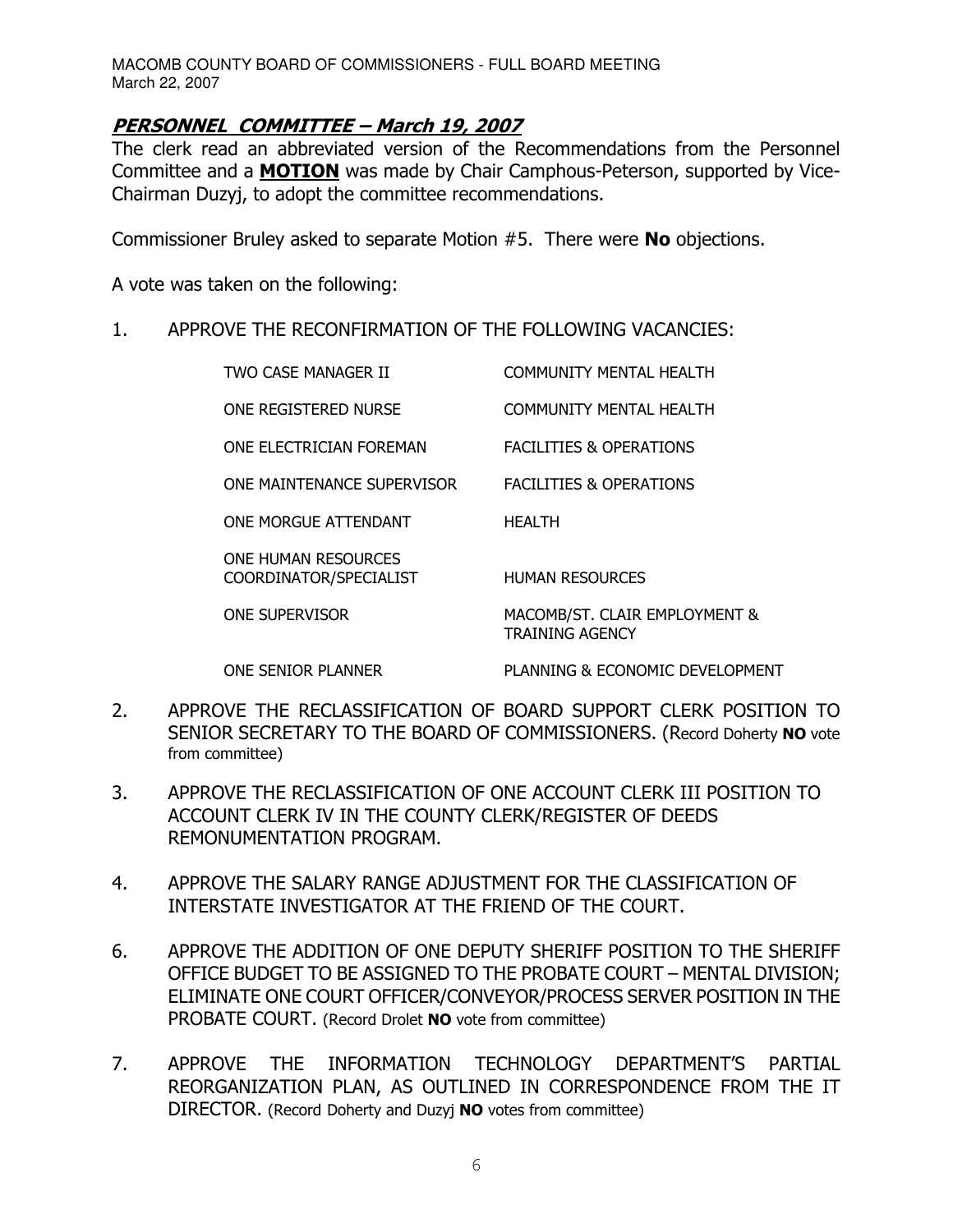- 8. CONCUR IN THE REQUEST OF THE MICHIGAN COMMITTEE FOR EMPLOYER SUPPORT OF THE GUARD AND RESERVE AND AUTHORIZE THE BOARD CHAIR, ON BEHALF OF THE COUNTY, TO SIGN A STATEMENT OF SUPPORT.
- 9. WAIVE THE 10 WEEK HIRING DELAY POLICY AND AUTHORIZE THE HUMAN RESOURCES DEPARTMENT TO IMMEDIATELY BEGIN THE HIRING PROCESS FOR THE HUMAN RESOURCES COORDINATOR/SPECIALIST POSITION IN THE HUMAN RESOURCES DEPARTMENT.

# <u>THE MOTION CARRIED</u>

A **MOTION TO TABLE** was made by Commissioner Mijak. The motion dies for lack of support.

# <u>SEPARATED MOTION</u>

5. APPROVE 20 SUMMER PROGRAM POSITIONS FOR 2007; FURTHER, TO DIRECT THE HUMAN RESOURCES DEPARTMENT TO SURVEY ALL COUNTY DEPARTMENTS AND PRESENT A PROPOSAL TO THE PERSONNEL COMMITTEE AT THE APRIL MEETING TO INCORPORATE SUMMER INTERNS INTO DEPARTMENT BUDGETS, NOT TO EXCEED A TOTAL OF \$50,000. (record Brown, Bruley, DiMaria, Mijac and Rocca NO votes from committee; **add** Brdak and Roberts)

# <u> BUDGET COMMITTEE – March 20, 2007</u>

The clerk read an abbreviated version of the Recommendations from the Budget Committee and a **MOTION** was made by Chairman Brown, supported by Vice-Chairman Sauger, to adopt the committee recommendations.

- 1. AUTHORIZE TO TRANSFER \$905.50 FROM SENIOR SERVICES SPECIAL NEEDS ACCOUNT (210/87095/96826) TO SENIOR SERVICES SPECIAL NEEDS CAPITAL EXPENSE ACCOUNT (210/87096/97703) FOR THE PURCHASE OF A PROJECTOR FOR POWER POINT PRESENTATIONS.
- 2. ACCEPT RMS COMMUNICATIONS CHECK #69943 IN THE AMOUNT OF \$819.50 TO OFFSET COSTS AND EXPENSES AT THE JULY 17 AND 18, 2007 AARP TRAINING CONFERENCE HELD IN THE VerKUILEN BUILDING, THE AUGUST 15, 2007 SAFE, SOUND AND SECURE CONFERENCE HELD AT THE WARREN COMMUNITY CENTER, AND THE APRIL 23, 2007 CRIME VICTIMS' RIGHTS WEEK AT MISD.
- 3. APPROVE THE 2007-2008 JUVENILE ACCOUNTABILITY BLOCK GRANT JUVENILE DRUG COURT IN THE AMOUNT OF \$48,746. FURTHER, TO CONCUR WITH THE REQUEST OF THE PROSECUTING ATTORNEY AND MAINTAIN THE ASSISTANT PROSECUTING ATTORNEY POSITION PREVIOUSLY FUNDED BY THE GRANT UTILIZING \$109,335 IN DRUG FORFEITURE FUNDS AT NO COST TO THE GENERAL FUND.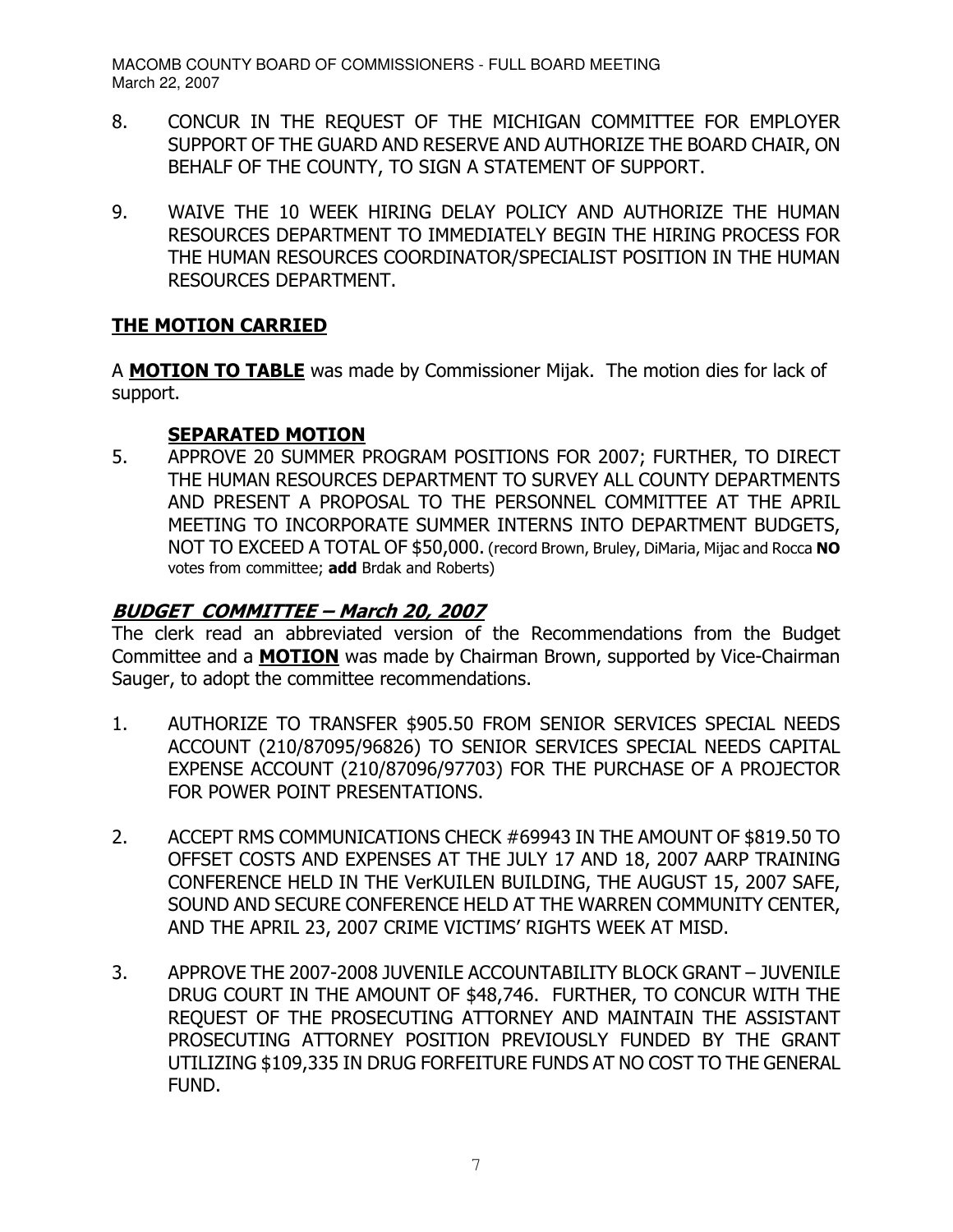- 4. APPROVE THE DISBURSEMENT OF WIRELESS E-911 FUNDS PURSUANT TO MACOMB COUNTY'S AMENDED 911 PLAN PER SCHEDULES A & B (ATTACHED) UTILIZING POPULATION FIGURES SUPPLIED BY SEMCOG.
- 5. APPROVE THE 2007 WEST NILE VIRUS COMMUNITY ASSISTANCE FUND AND ALLOCATION SCHEDULE AT THE CONTINUATION LEVEL OF \$250,000.
- 6. AUTHORIZE WAIVER OF SPENDING AND TRAVEL POLICIES TO ALLOW PED STAFF TO ATTEND MEETINGS, EVENTS (SOME OF WHICH MAY REQUIRE TRAVEL) FOR ECONOMIC DEVELOPMENT PURPOSES ONLY, AND ONLY WHEN SUCH COSTS ARE LESS THAN \$500.

# <u>THE MOTION CARRIED</u>

# <u> FINANCE COMMITTEE – March 21, 2007</u>

The clerk read an abbreviated version of the Recommendations from the Finance Committee and a **MOTION** was made by Chair Slinde, supported by Vice-Chairman Szczepanski, to adopt the committee recommendations.

- 1. APPROVE THE MONTHLY BILLS (WITH CORRECTIONS, DELETIONS AND/OR ADDENDA) AND AUTHORIZE PAYMENT; FURTHER, TO APPROVE THE PAYROLL IN THE TOTAL AMOUNT OF \$16,792,742.56, WITH NECESSARY MODIICATIONS TO THE APPROPRIATIONS. (Record TORRICE ABSTAINTION from committee on circuit court/fees-defense attorneys because of a conflict of interest).
- 2. CONCUR WITH THE RECOMMENDATION OF THE DIRECTOR OF RISK MANAGEMENT AND SAFETY IN CONTRACTING WITH WINKLEMAN MANAGEMENT CONSULTING FOR A REVIEW AND CLAIM AUDIT OF MACOMB COUNTY PHARMACY BENEFITS FOR THE YEARS 2005 AND 2006 FOR ONE-TIME FEE OF \$15,000 AND AN AUDIT FEE OF 25 PERCENT OF RECOVERIES.
- 3. CONCUR IN THE RECOMMENDATION OF THE ARCHITECT, PARTNERS IN ARCHITECTURE, AND THE SELECTION COMMITTEE, AND RETAIN THE SERVICES OF E. GILBERT & SONS FOR COMPLETION OF THE 42-2 DISTRICT COURT FACILITY.

# <u>THE MOTION CARRIED.</u>

# AD HOC COMMITTEE TO SELECT DIRECTOR OF HUMAN RESOURCES <u> DEPARTMENT – March 21, 2007</u>

The clerk read an abbreviated version of the Recommendation from the Ad Hoc Committee and a MOTION was made by Chairman Lund, supported by Vice-Chair Tocco, to adopt the committee recommendation.

1. APPROVE A \$25,000 BUDGET FOR THE AD HOC COMMITTEE TO SELECT DIRECTOR OF HUMAN RESOURCES DEPARTMENT FOR THE PURPOSE OF HIRING A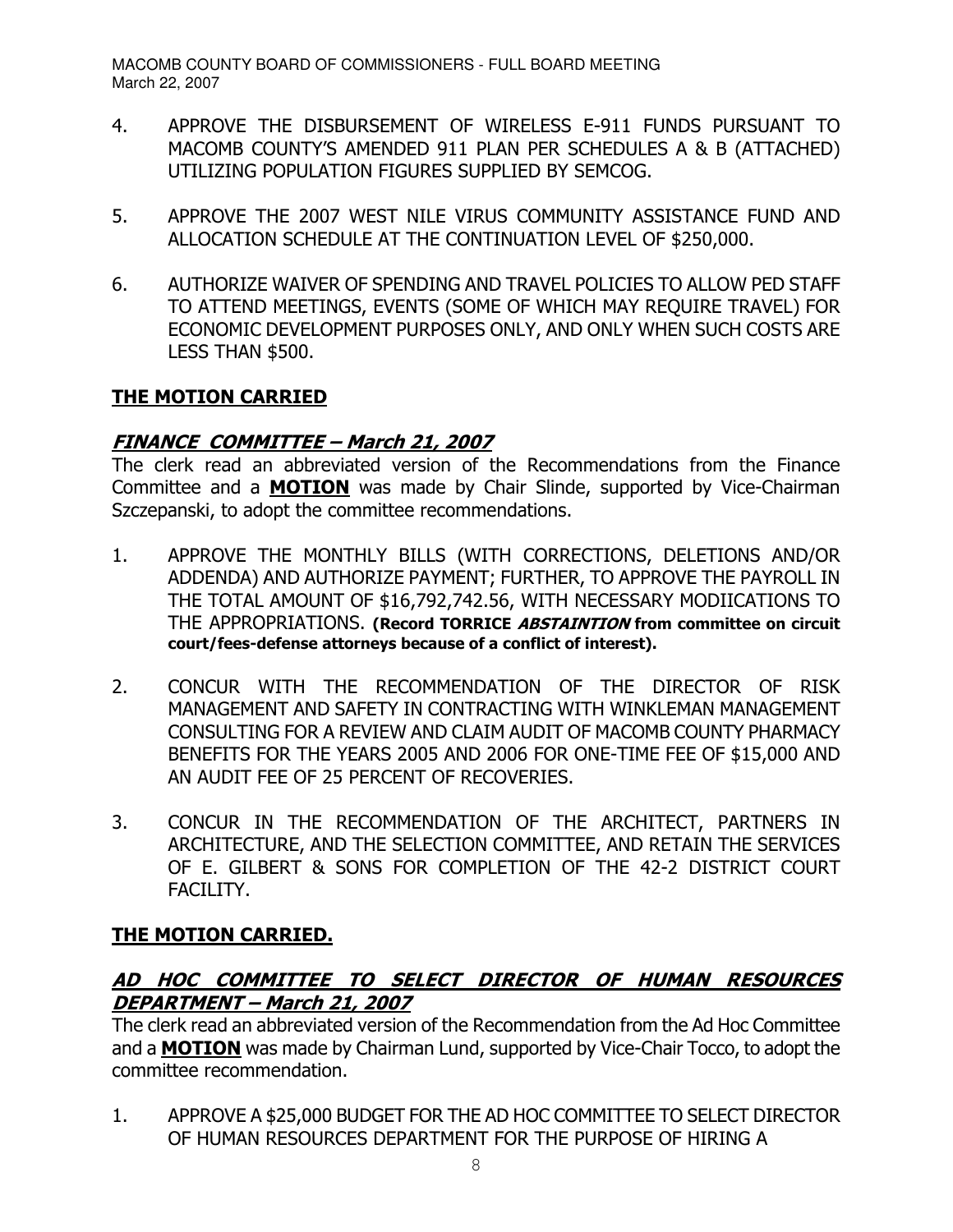CONSULTING FIRM AND OTHER EXPENSES RELATED TO THE SEARCH FOR THE DIRECTOR.

Commissioner Szczepanski opposed to this because he feels someone should be promoted within and feels we already have a person capable of this position.

THE MOTION CARRIED, with Commissioner Szczepanski voting NO.

# **RESOLUTIONS/TRIBUTES**

A **MOTION** was made by Commissioner Switalski, supported by Commissioner David Flynn, to adopt the Resolutions and Tributes in their entirety.

- Res. No. 07- 18 Declaring April 2 8, 2007 as Public Health Week in Macomb County and Recognizing Efforts of Health Department in Preventing Disease and Promoting Health (recommended by Health Services Committee on  $3/15/07$ )
- Res. No. 07-17 e Week of June 29, 2007 as National Clean Beaches Week (offered by Board Chair; recommended by Finance Committee on  $3/21/07$
- < 5%0 \* ? 3 ' D "G recommended by Finance Committee on 3/21/07)
- Res. No. 07-19 Proclaiming April 22 28, 2007 as Administrative Professionals Week in Macomb County (offered by DeSaele and Brown; recommended by Finance Committee on 3/21/07)
- < 5 

"4 3 <  School (offered by Rocca; recommended by Finance Committee on  $3/21/07$
- < 5% 

7& 3 <  School (offered by Rocca; recommended by Finance Committee on  $3/21/07$

# <u>THE MOTION CARRIED.</u>

# <u>UPDATE FROM FACILITIES AND OPERATIONS</u>

Lynn Arnott-Brycks gave the board an update on the water lines in the circuit court building and the progress being made to have them repaired and made a request to waive the mail out requirements.

A MOTION was made by Commissioner Joan Flynn, supported by Commissioner Rengert, to waive the mail out requirements, and the **MOTION CARRIED**.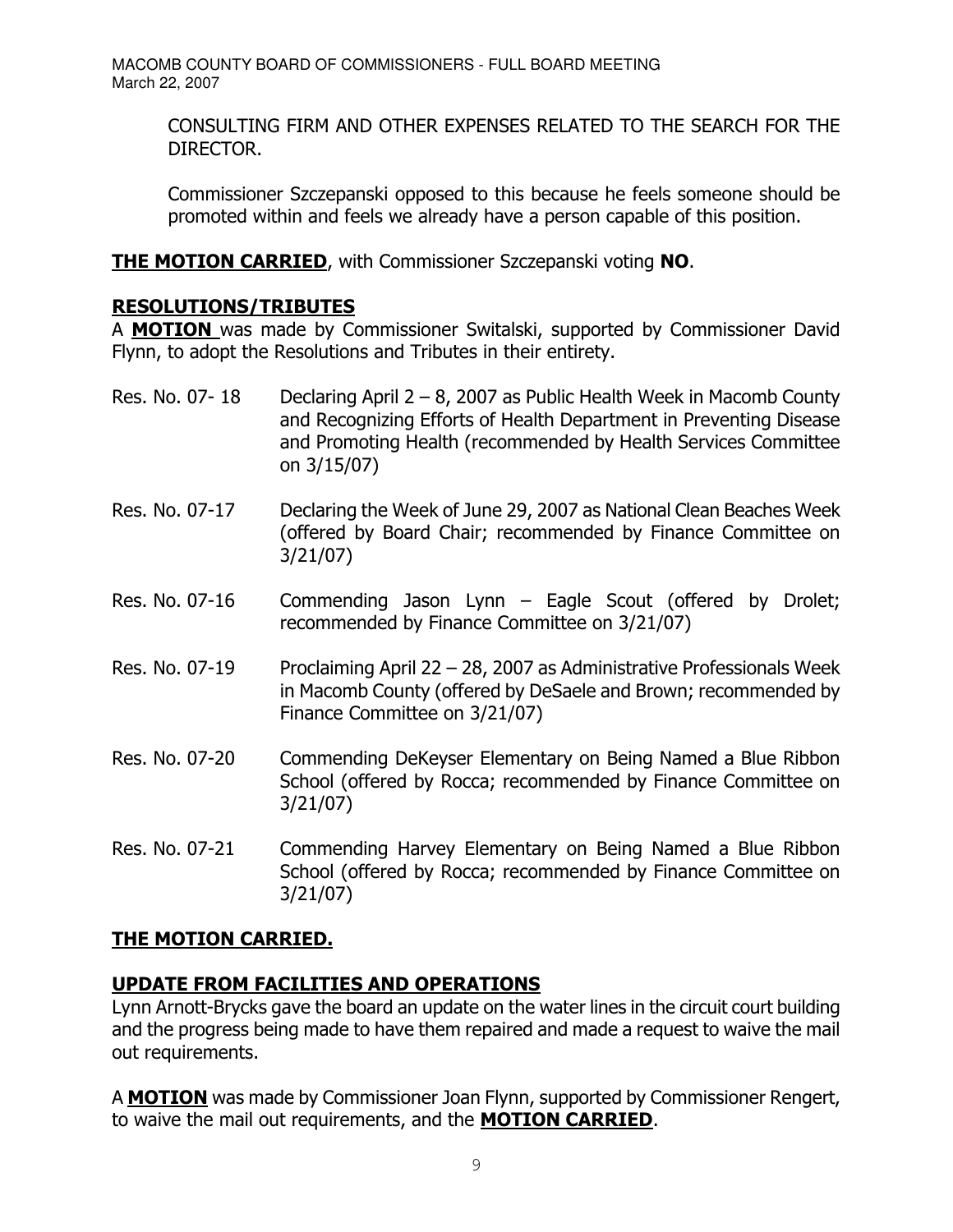# <u>ITEM WAIVED BY COMMUNITY SERVICES COMMITTEE CHAIRMAN</u>

A MOTION was made by Commissioner Szczepanski, supported by Commissioner Slinde, to authorize Community Services Agency to Receive Funds from Oakland Livingston Human Service Agency, and the MOTION CARRIED.

#### <u>ITEM WAIVED BY JUSTICE AND PUBLIC SAFETY COMMITTEE CHAIRMAN</u>

A **MOTION** was made by Commissioner Joan Flynn, supported b Flynn, supported by Commissioner Vosburg, to authorize Macomb County Community Corrections to apply for Department of Health and Human Services, Substance Abuse and Mental Health Services Administration grant funding for FY 2007 in the amount of \$361,500 to enhance our Dual Diagnosis Program to include homeless offenders. No local monies will be required, and the <u>MOTION CARRIED</u>.

# <u>APPOINTMENTS</u>

# a) COMMUNITY MENAL HEALTH SERVICES BOARD

A MOTION was made by Commissioner Duzyj, supported by Commissioner Joan Flynn, to make the following appointments to the Community Mental Health Board terms April 1, 2007 ending March 31, 2010:

> Patricia Bill Louis Burdi Michael Heafield Rose Mrosewskei

## <u>THE MOTION CARRIED.</u>

#### b) <u>VETERANS AFFAIRS COMMISSION</u>

## **ROLL CALL**

|                          | <b>Cuenca</b> | <b>Daniels</b> | <b>Mandell</b> | <b>Montgomery</b> | <b>Schwartz</b> |
|--------------------------|---------------|----------------|----------------|-------------------|-----------------|
| <b>BRDAK</b>             | <b>PASS</b>   |                |                |                   |                 |
| <b>BROWN</b>             |               | X              | X              |                   |                 |
| <b>BRULEY</b>            |               | X              | X              |                   |                 |
| <b>CAMPHOUS-PETERSON</b> | X             | Χ              |                |                   |                 |
| <b>DESAELE</b>           | X             | X              |                |                   |                 |
| DI MARIA                 |               | X              | X              |                   |                 |
| <b>DOHERTY</b>           | Χ             | X              |                |                   |                 |
| <b>DROLET</b>            | X             | X              |                |                   |                 |
| DUZYJ                    |               | X              | Χ              |                   |                 |
| FLYNN, David             |               | Χ              | X              |                   |                 |
| FLYNN, Joan              | Χ             | Χ              |                |                   |                 |
| <b>GIELEGHEM</b>         |               | X              |                |                   | Χ               |
| <b>HAGGERTY</b>          | Χ             | Χ              |                |                   |                 |
| <b>LUND</b>              | X             | X              |                |                   |                 |
| <b>MIJAC</b>             |               | X              |                |                   | Χ               |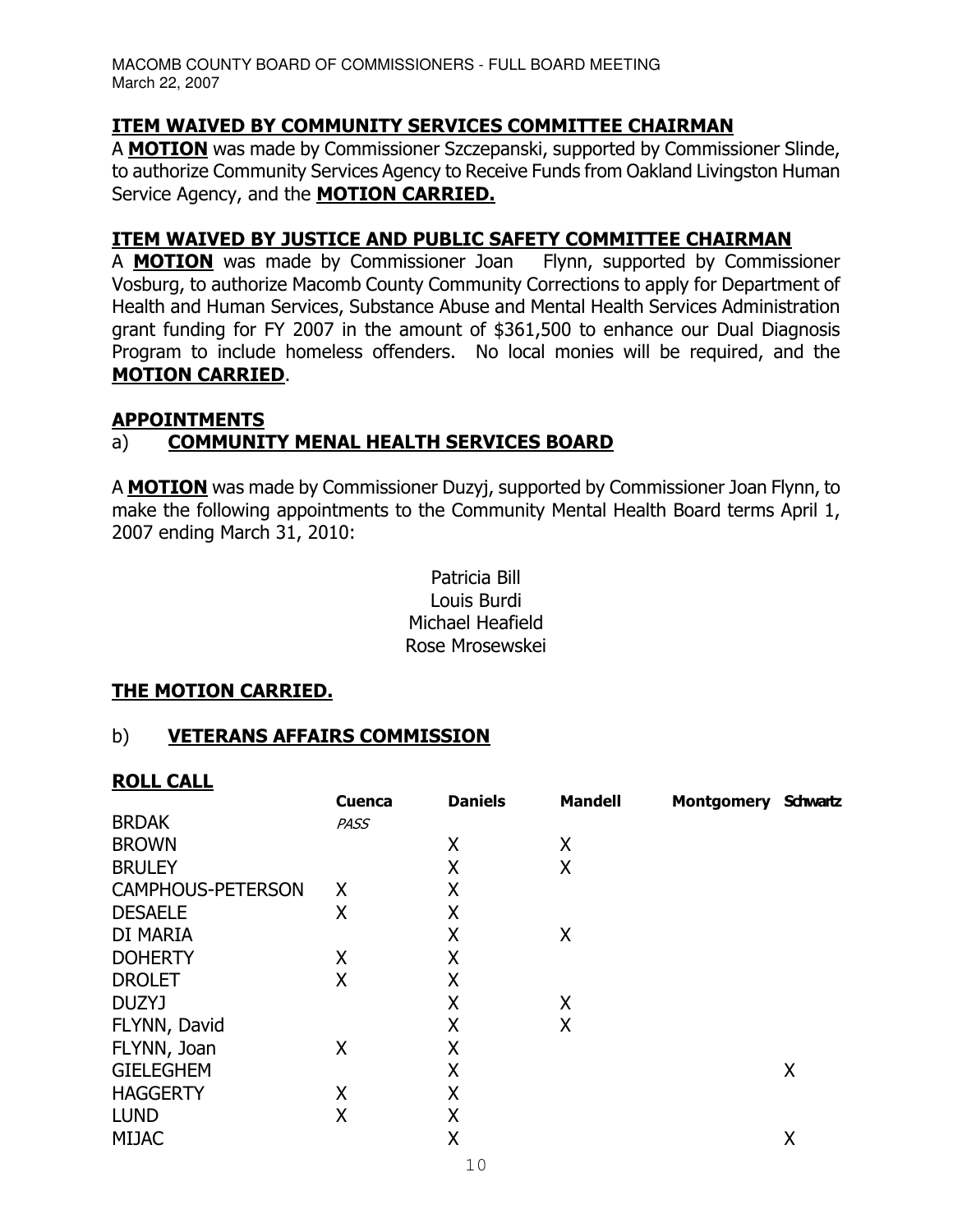|                    | <b>Cuenca</b> | <b>Daniels</b> | <b>Mandell</b> | <b>Montgomery</b> | <b>Schwartz</b> |
|--------------------|---------------|----------------|----------------|-------------------|-----------------|
| <b>RENGERT</b>     | Χ             | Χ              |                |                   |                 |
| <b>ROBERTS</b>     | Χ             | Χ              |                |                   |                 |
| <b>ROCCA</b>       | Χ             | Χ              |                |                   |                 |
| <b>SAUGER</b>      | Χ             | Χ              |                |                   |                 |
| <b>SLINDE</b>      | X             | Χ              |                |                   |                 |
| <b>SWITALSKI</b>   |               | Χ              | Χ              |                   |                 |
| <b>SZCZEPANSKI</b> | Χ             | Χ              |                |                   |                 |
| <b>TOCCO</b>       |               | X              | Χ              |                   |                 |
| <b>TORRICE</b>     |               | Χ              |                |                   | Χ               |
| <b>VOSBURG</b>     | Χ             | Χ              |                |                   |                 |
| <b>CROUCHMAN</b>   |               | Χ              |                | X                 |                 |
| <b>BRDAK</b>       | Χ             | Χ              |                |                   |                 |
| <b>TOTAL</b>       | 15            | 26             |                |                   | 3               |

## <u>PATRICK DANIELS APPOINTED TO THE NEWLY ADDED POSITION TERM OF</u> <u> OFFICE APRIL 1, 2007 – JULY 31, 2007.</u>

# <u>MARCO CUENCA APPOINTED TO REMAINDER OF HENRY BROWN'S TERM</u> **EXPIRING ON AUGUST 1, 2008.**

# c) COMMUNITY CORRECTIONS BOARD

A **MOTION** was made by Commissioner DeSaele, supported by Commissioner DiMaria, to reappoint the Honorable Pamela Gilbert-O'Sullivan, representing the Probate Court Bench and to appoint the Honorable Joseph C. Oster, representing the District Court Bench. Appointments are from April 1, 2007 through March 31, 2010, and the **MOTION CARRIED.** 

## **NEW BUSINESS**

Commissioner Switalski inquired the status of proposal from Community Research Council that was to be on the agenda tonight.

Chairman Crouchman indicated it needed to be corrected and will be on the next agenda and it will have a dollar amount attached to it.

Commissioner Sauger indicated the new company hired to work on the District Court has already set of their trailer and is moving right along.

Commissioner Brown asked the rules committee draft a new policy with regard to the reading of committee minutes at full board.

Commissioner DeSaele announced that Jerry DeMaire was elected Vice Chair of the Area Agency on Aging 1B.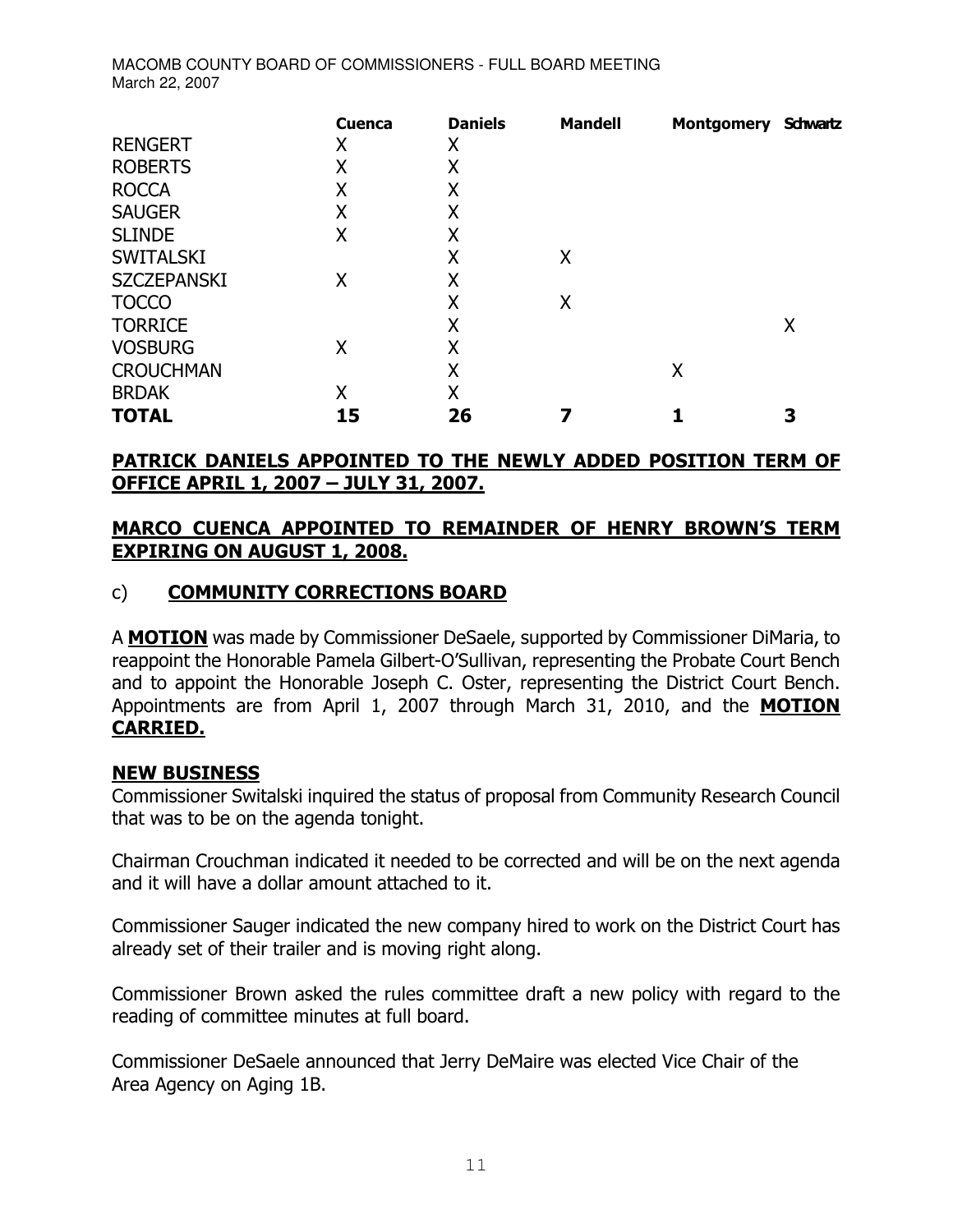Commissioner Gieleghem encouraged the board members to sign the letter to Michigan State University's Board of Trustees regarding host of MSU Osteopathic Hospital.

#### **PUBLIC PARTICIPATION**

Louise Burdi **Patricial Bill** Patrick Daniels All thanked the board for their appointments tonight.

#### **ROLL CALL ATTENDANCE**

| Andrey Duzyj            | District 1  |
|-------------------------|-------------|
| Marvin Sauger           | District 2  |
| Phillip A. DiMaria      | District 3  |
| Jon Switalski           | District 4  |
| Susan L. Doherty        | District 5  |
| Joan Flynn              | District 6  |
| Sue Rocca               | District 7  |
| David J. Flynn          | District 8  |
| Robert Mijac            | District 9  |
| <b>Philis DeSaele</b>   | District 10 |
| Ed Szczepanski          | District 11 |
| Peter J. Lund           | District 12 |
| Don Brown               | District 13 |
| <b>Brian Brdak</b>      | District 14 |
| Keith Rengert           | District 15 |
| <b>Carey Torrice</b>    | District 16 |
| <b>Ed Bruley</b>        | District 17 |
| Dana Camphous-Peterson  | District 18 |
| Paul Gieleghem          | District 19 |
| Kathleen E. Tocco       | District 20 |
| Leonard Haggerty        | District 21 |
| <b>Elizabeth Slinde</b> | District 22 |
| William A. Crouchman    | District 23 |
| Sarah Roberts           | District 24 |
| Kathy Vosburg           | District 25 |
| Leon Drolet             | District 26 |

#### <u>ADJOURNMENT</u>

A MOTION to adjourn was made by Commissioner Duzyj, supported by Commissioner DiMaria, and the **MOTION CARRIED.**